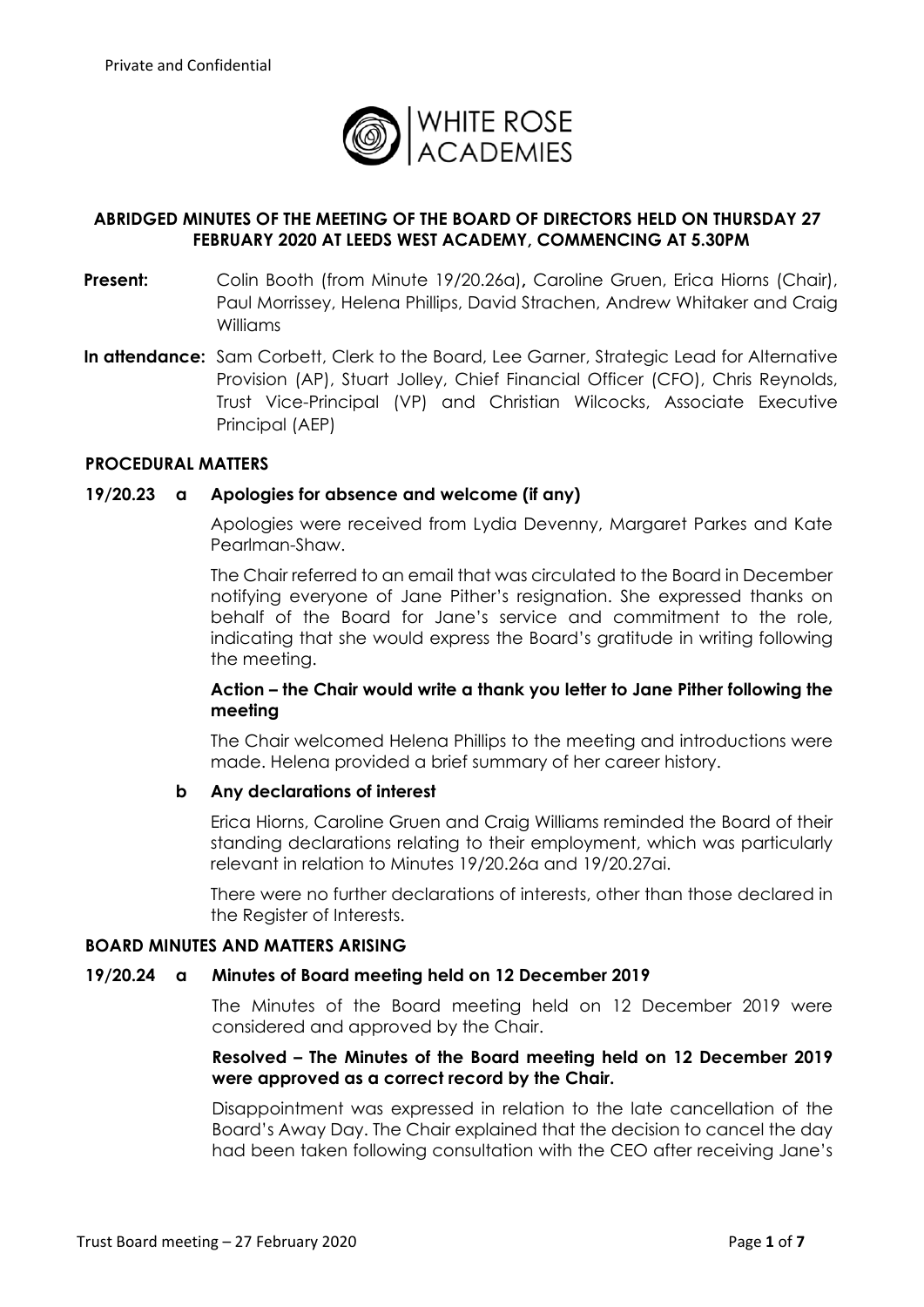resignation. It was agreed that it would be re-arranged after a new Chair of the Board was elected.

## **Action – the Clerk would re-arrange the Board's Away Day**

## **b Matters arising**

# **i Summary produced by Clerk**

The summary of matters arising to date was considered.

The Board noted the updates against each item.

With regard to Minute 18/19.03e relating to recent efforts to recruit another member to the Audit and Finance Committee, the Clerk reported that no progress had been made. Directors made a number of suggestions, which would be followed up by the Chair and Clerk following the meeting. It was noted that ideally someone would join both the Audit and Finance Committee and Leeds West Local Accountability Board (LAB) as there was a skills gap on the LAB to be addressed.

In respect of Minute 18/19.53b, relating to learning taken from Leeds East's expansion, the CEO indicated that areas for improvement related to reviewing indicative costs in more detail, clarity regarding the extent of the project and gaining a commitment in advance from the Local Authority had informed a recent request to expand LCA.

With regard to Minute 18/19.03b,regarding Board members meeting with representatives from other Multi-Academy Trusts, the CEO indicated that this would be covered under Minute 19/20.26a relating to strategic partnerships.

The Clerk provided an update in relation to Minute 19/20.15b, indicating that after checking training records, it was essential that more Directors and Governors undertook Safer Recruitment training. It was agreed that a oneday session would be organised for both staff and Directors/Governors.

## **Action – the Clerk would orgainse Safer Recruitment training**

With regard to Minute 19/20.16f, regarding appointing an Equality and Diversity Link Director, it was agreed that due to Directors' existing commitments, an external partner could be commissioned to write an annual report.

# **Action – the Clerk/CEO would make arrangements for an annual report relating to Equality and Diversity**

## **ii Any other matters arising**

No other matters were raised.

# **COMMUNICATIONS**

## **19/20.25 a Chairs' & Directors' communications**

The Chair referred to correspondence that had been received from the ESFA in relation the Trust's Complaints Policy, indicating that a response had been drafted which demonstrated that the policy was compliant though would be revised to provide clarity around the second stage of the process having a timeframe of ten days.

# **Action – the Clerk would make a slight revision to the Trust's Complaints Policy**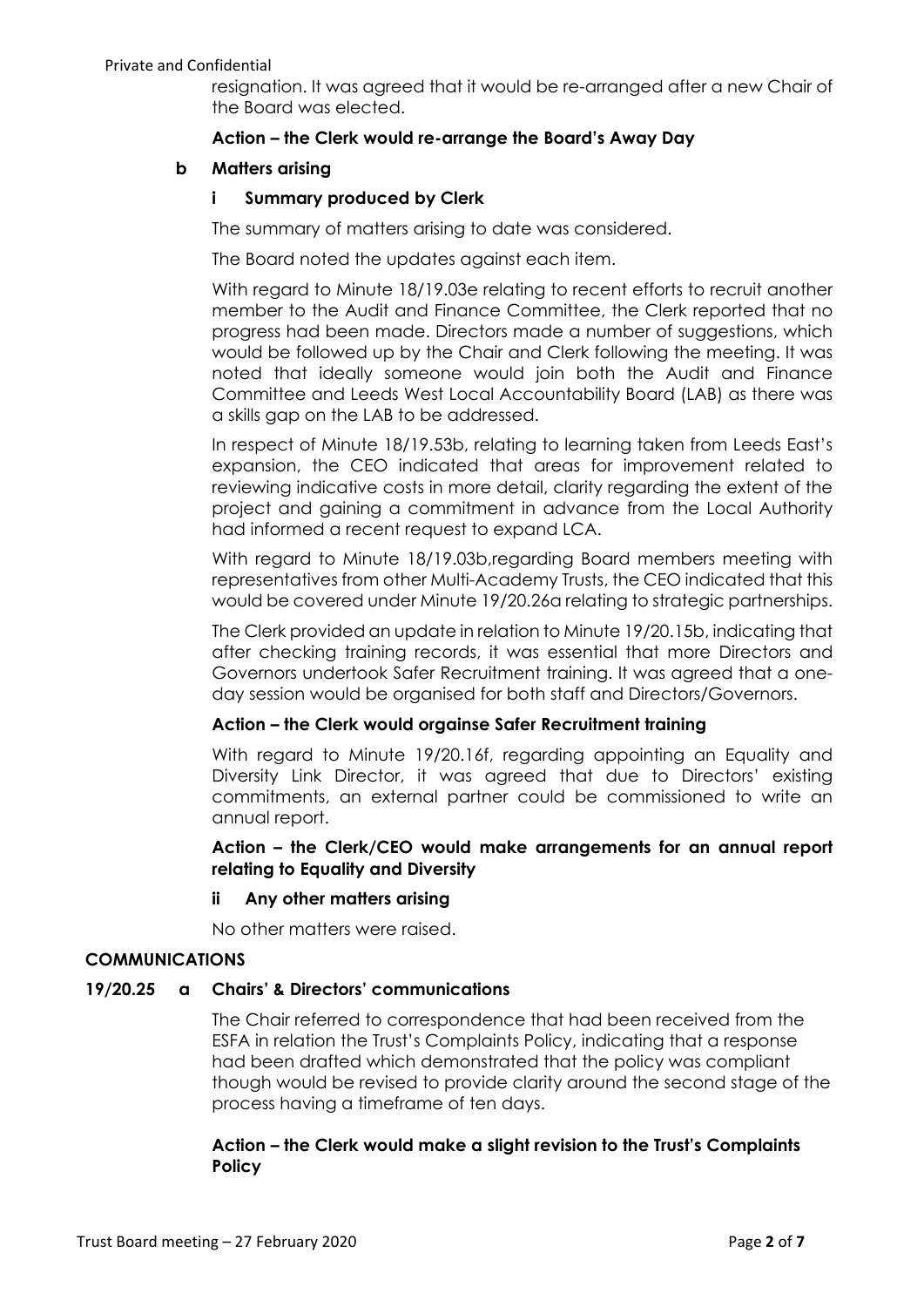#### Private and Confidential

The Chair referred to a complaint that had been escalated the ESFA, which focussed on bullying. She assured the Board that she had reviewed the complaint and had no concerns to make the Board aware of. At this stage, the complaint had been acknowledged, but a response had not been sent.

# **b CEO's communications**

The CEO reported, as per recent email communications, that the Trust had not been shortlisted following the Special School Free School bid but had been successful in reaching the interview stage for the 11-16 Free School. The CEO advised that there would be a student panel on 10<sup>th</sup> March followed by a management panel on 12<sup>th</sup> March.

In response to questions, the CEO confirmed that Board members would be invited to support the CEO, CFO and AEP on the panel, details of which would be circulated following the meeting.

# **Action – the CEO would circulate full details of the 11-16 Free School interview following the meeting**

In response to a question relating to representation from students, the CEO confirmed that two pupils from the Trust's Student Voice Group were involved.

# **c Any matters referred by LABs**

The Chair indicated that the LCA LAB had asked for Alternative Provision be considered in detail by the Board. This would be covered under Minute 19/20.27c.

# **VISION AND STRATEGY**

## **19/20.26 a Strategic partnerships**

## *Colin Booth joined the meeting at this juncture.*

The CEO delivered a presentation relating to potential partnerships with Leeds Learning Alliance (LLA) and TogetherEd. He explained that both organisations were suitable partners in terms of their values and ethical leadership approaches. He acknowledged the work of all staff and pupils, which had led to the Trust being sent invitations to join various groups.

The CEO highlighted key areas for consideration, which included potential opportunities for improvement, utilising resources and the widening of forums to support a more values based education across the region.

The Board reviewed each organisation's Memorandum of Understanding (MOU). Detailed discussion took place regarding the memberships. In response to questions, the CEO provided the background to each organisation and confirmed the cost of the LLA membership. He indicated that he would confirm the cost of TogetherEd following the meeting, though emphasised that the cost would be minimal as the charges would relate to administration costs only.

## **Action – the CEO would confirm the cost of the TogetherEd membership following the meeting**

The Board supported the proposal to become a Partner in TogetherEd.

### **Resolved - the White Rose Academies Trust (WRAT) would become a partner in TogetherEd**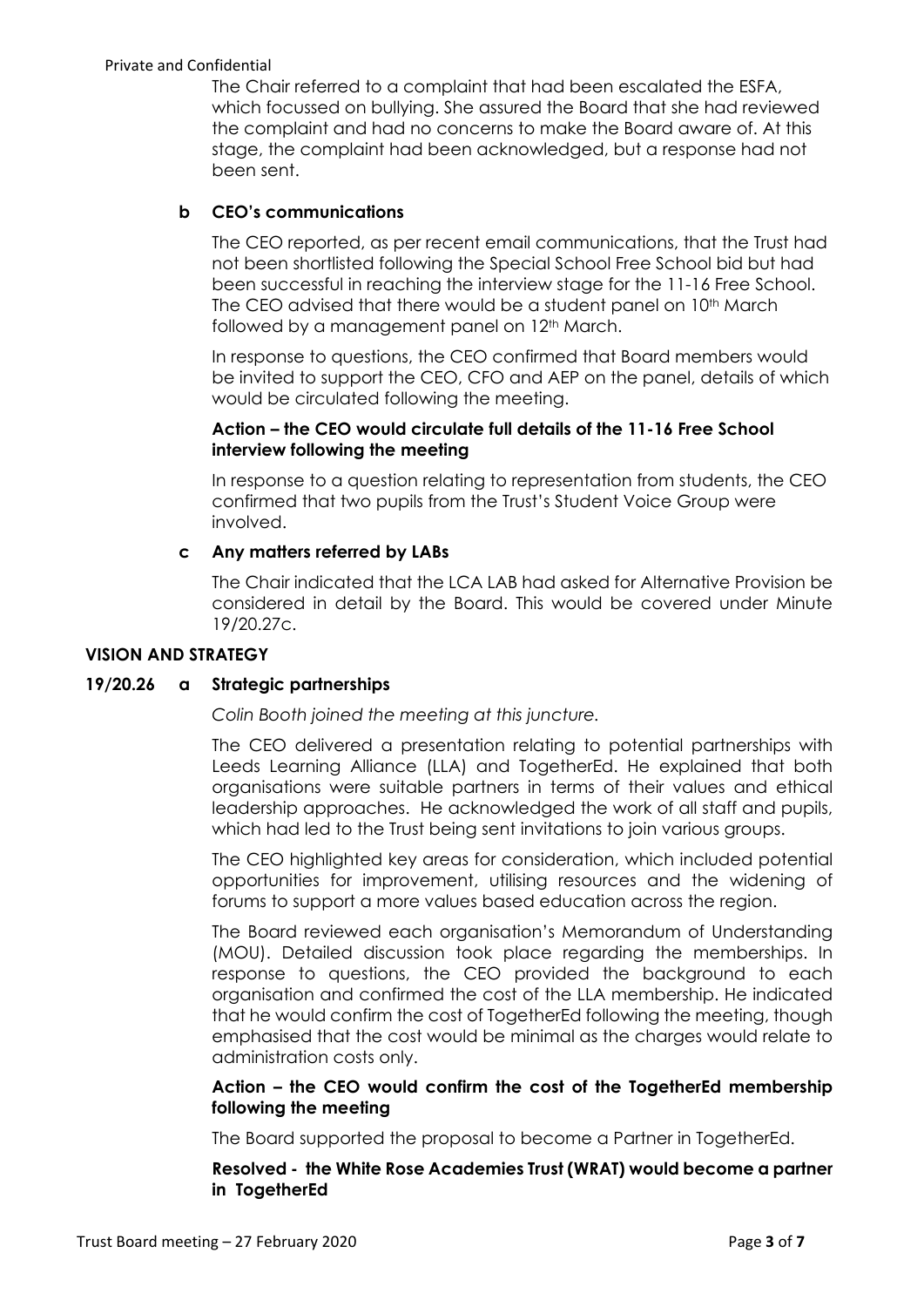After reviewing the LLA's Associate Member and Partner Memorandums, the Board indicated that the preferred option was to become a Partner though the governance arrangements outlined in the MOU was not acceptable to the Board It was agreed that the WRAT would become an Associate Member of the LLA, though requested that the CEO liaise with the LLA to question if the Partner MOU could be altered to be more flexible for Multi-Academy Trusts.

**Resolved - the WRAT would become an Associate Member in Leeds Learning Alliance.** 

**Action – the CEO would question if the LLA's Partner MOU could be altered to be more flexible for Multi-Academy Trusts**

## **b Primary school data – including Mill Field Primary**

Chris Reynolds, Trust Vice-Principal (VP) provided a brief update in relation to due diligence at Mill Field Primary.

In response to questions, the CFO outlined the cost of improvements.

Following questions relating to funding streams, the CFO provided details of options available.

The VP delivered a presentation relating to primary data sets, focussing on the current position at Mill Field Primary. He highlighted areas of concern.

In response to questions relating to when the school last received a Local Authority (LA) moderation visit, the VP advised he would seek clarification.

# **Action – the VP would seek clarification regarding LA moderation**

The Board made various comments in relation to the update.

The Board thanked the VP for his update.

## **c Key dates for future decisions**

The Board noted the paper outlining key dates for future decisions.

## **PERFORMANCE MANAGEMENT & SCRUTINY – SCHOOL IMPROVEMENT**

## **19/20.27 a AEP's Report & Data Dashboards**

## **i Executive Summary/narrative re dashboards**

The Board received and considered an Executive summary and narrative in relation to the dashboards. The Associate Executive Principal (AEP) provided a verbal summary. He highlighted a number of key matters, i.e. Ofsted qualifying complaints and attendance levels.

The Board noted their disappointment in Ofsted not meeting response deadlines.

In response to questions regarding attendance, the AEP explained the efforts remained ongoing to address declining attendance over time.

A Board member highlighted the variances in processes relating to formal sanctions across the three academies. The AEP explained that this was due to variance in practice of SENCOs. He explained that he aimed to share best practice across the three academies.

## **ii Outcomes dashboard**

The Board received and considered the Outcomes Dashboard.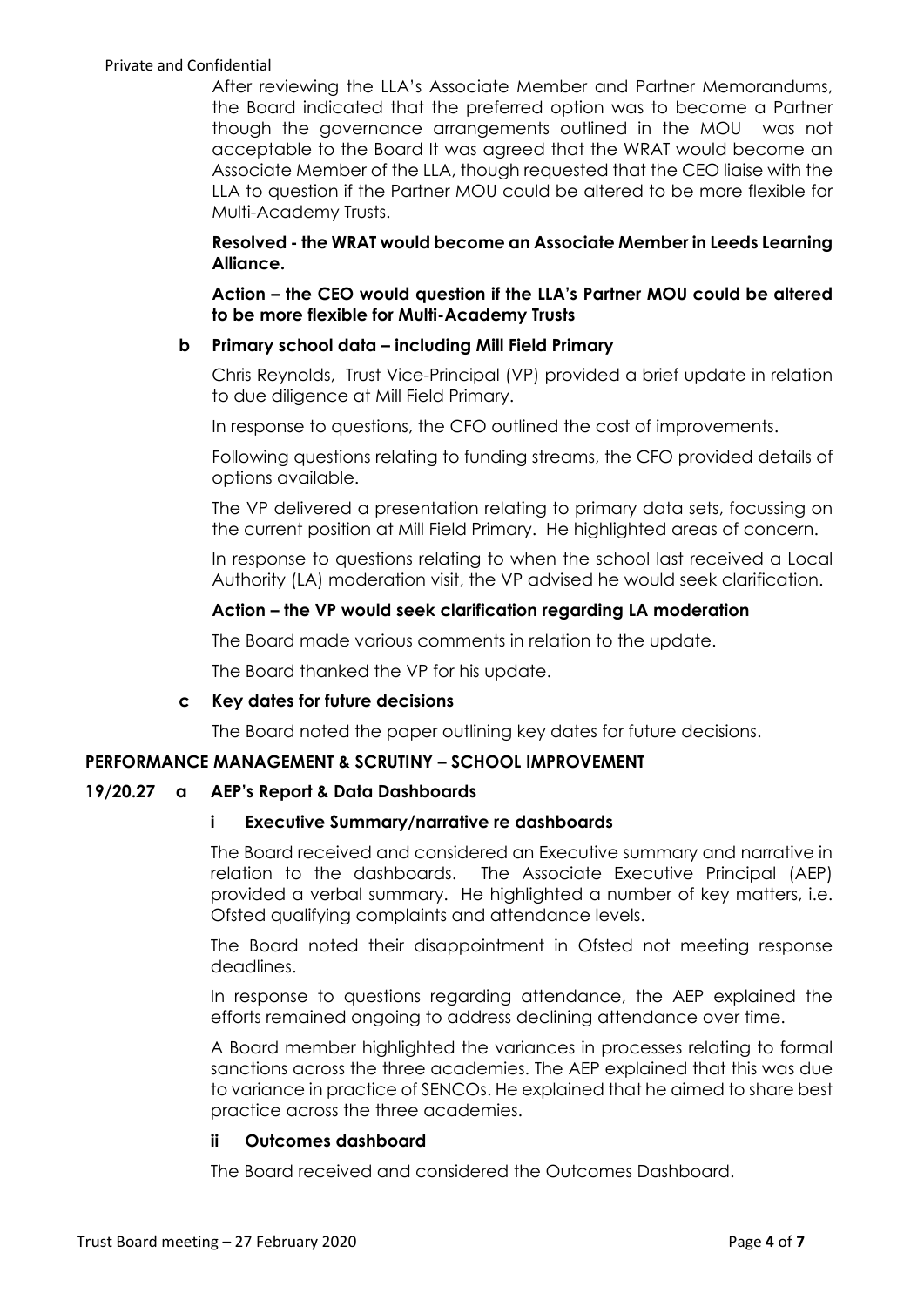## **iii PDBW dashboard**

The Board received and considered the PDBW Dashboard.

### **iv SEND dashboard**

The Board received and considered SEND Dashboard.

### **b Assessment Systems – Reports from Academy Improvement Partner**

The Board received and acknowledged the Academy Improvement Partner (AIP) Report relating to Assessment Systems.

Following discussion regarding tracking the implementation/nonimplementation of the AIP's recommendations, it was agreed that the AEP would collate key themes and report on actions taken following the reports to the Board bi-annually.

**Action – the AEP would collate key themes from the AIP Reports and feedback to the Board bi-annually**

## **c Alternative Provision**

The Board received and considered a paper relating to Alternative Provision (AP), supplemented by a presentation delivered by Lee Garner, Strategic Lead for AP.

A Board member asked how the Board and LABs should monitor off rolling. The Strategic Lead for AP explained that they needed to be vigilant around pupil numbers in AP and Year 11, asking probing questions when numbers of pupils declined between years 10 and 11. It was also recommended that site visits were undertaken.

In response to a question regarding the re-integration process, the Strategic Lead for AP provided an example of a recent success story.

Following a question regarding tracking onward destinations, the Strategic Lead for AP explained that post 18 data was tracked and monitored through data shared by Further Education Colleges.

Following a discussion regarding the system in place for determining pupils who require an AP place, the Board requested that further consideration be given to Governors and Directors sitting on the AP Committee.

### **Action – the Strategic Lead for AP to consider Governors and Directors sitting on the AP Committee**

In response to a question regarding what appeared to be 'dual rolling' referred to in the report, the Strategic Lead for AP explained that the comments related to a 'managed move', not the use of AP. It was noted that 'managed moves' were monitored via related party transactions with Luminate. When questioned about the percentage of 'managed moves' against national benchmarks, the Strategic Lead for AP advised he would provide confirmation following the meeting.

## **Action – the Strategic Lead for AP provide confirmation following the meeting around the percentage of 'managed moves' against national benchmarks.**

Following a question, the Strategic Lead for AP clarified that the twelveweek period referred to report was the period of time before a decision was made about future actions and not a 'maximum' period of time.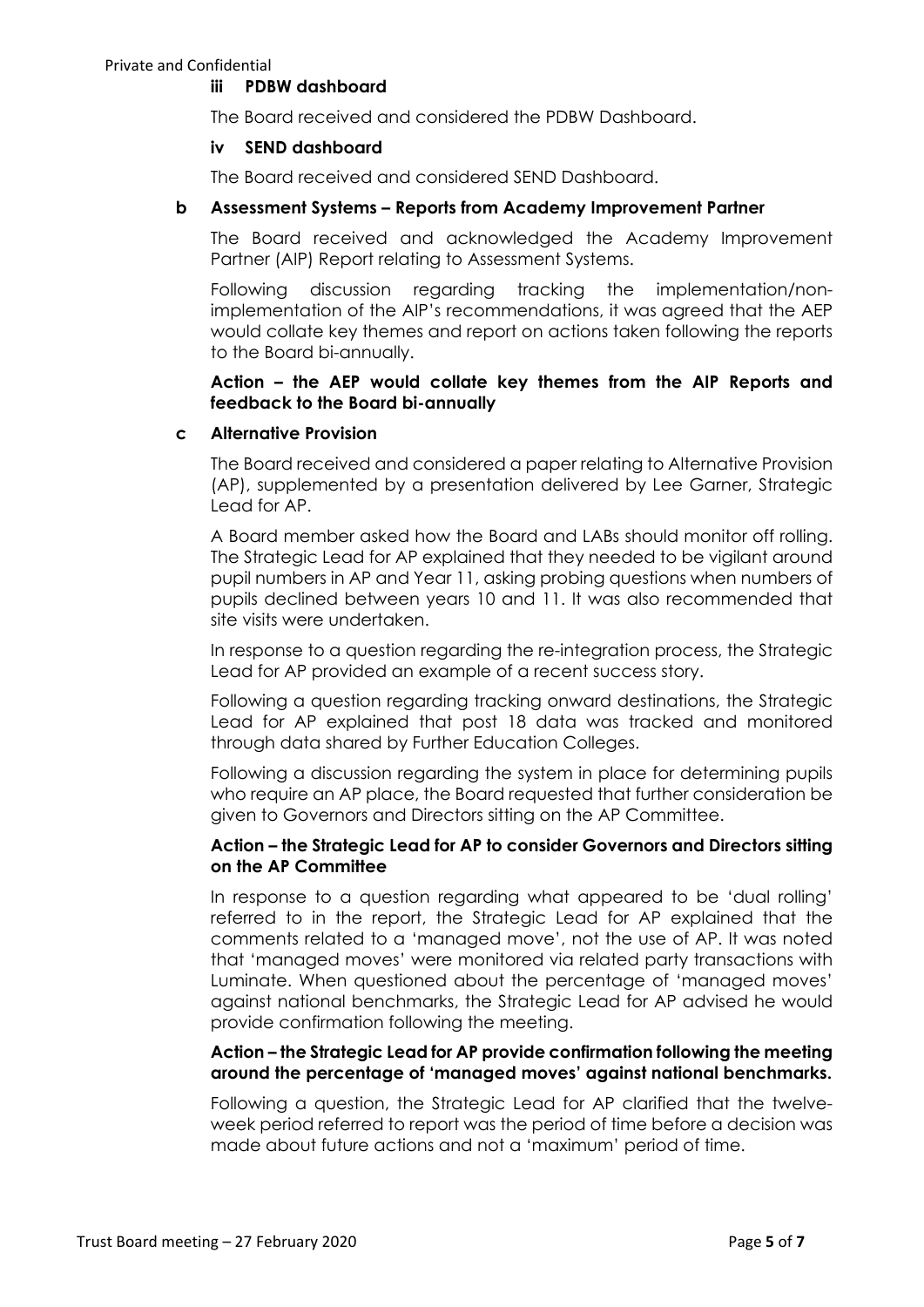The Board thanked Strategic Lead for AP for the clear and succinct report, which had given them a deeper insight into AP and off rolling.

## **FINANCE MATTERS**

## **19/20.28 a Financial Performance Reports – December 2019**

The Board received and considered the Financial Performance Report, which outlined the financial position for the period ending 31 December 2019.

The CFO advised that after the first four months of the financial year, the Trust had a net surplus.

A question was raised in relation to a favourable variance (year to date) relating to pay awards not yet being paid to staff. The CFO advised that it was included in the 2019/20 forecast figure.

In response to a question relating to a current update on the Condition Improvement Fund (CIF) bid, the CFO advised that a response was expected in early May.

The Board noted the pleasing financial position.

### **b Risk Register – February 2019**

The Board received and considered the February 2019 Risk Register.

The Board noted that Risk 19/20.03 had been removed as the risk of not building upon the good Ofsted judgements was already captured under the quality risk listed in the register.

## **c Gender Pay Gap Analysis (by grade)**

The Board received and considered a paper relating to gender pay gaps, after the Board had previously requested further analysis.

The CFO advised that the Trust were looking to address the areas identified as most significant through staff development opportunities.

## **d School Resource Management Advisor (SRMA) Report and Action Plan**

The Board received and considered the SRMA Report, noting the caveat around some of the recommendations being likely to damage outcomes for pupils.

The CFO indicated that action was already underway to address some of the issues identified by the SRMA, such as reducing the senior leadership costs at Leeds East Academy.

#### **GOVERNANCE MATTERS**

### **19/20.29 a Review of key governance documents**

The Chair reported that a review of key governance documents was overdue. The meeting that had been scheduled to review the documents was cancelled following the receipt of Jane Pither's resignation. The meeting would be re-scheduled following the appointment of the new Chair.